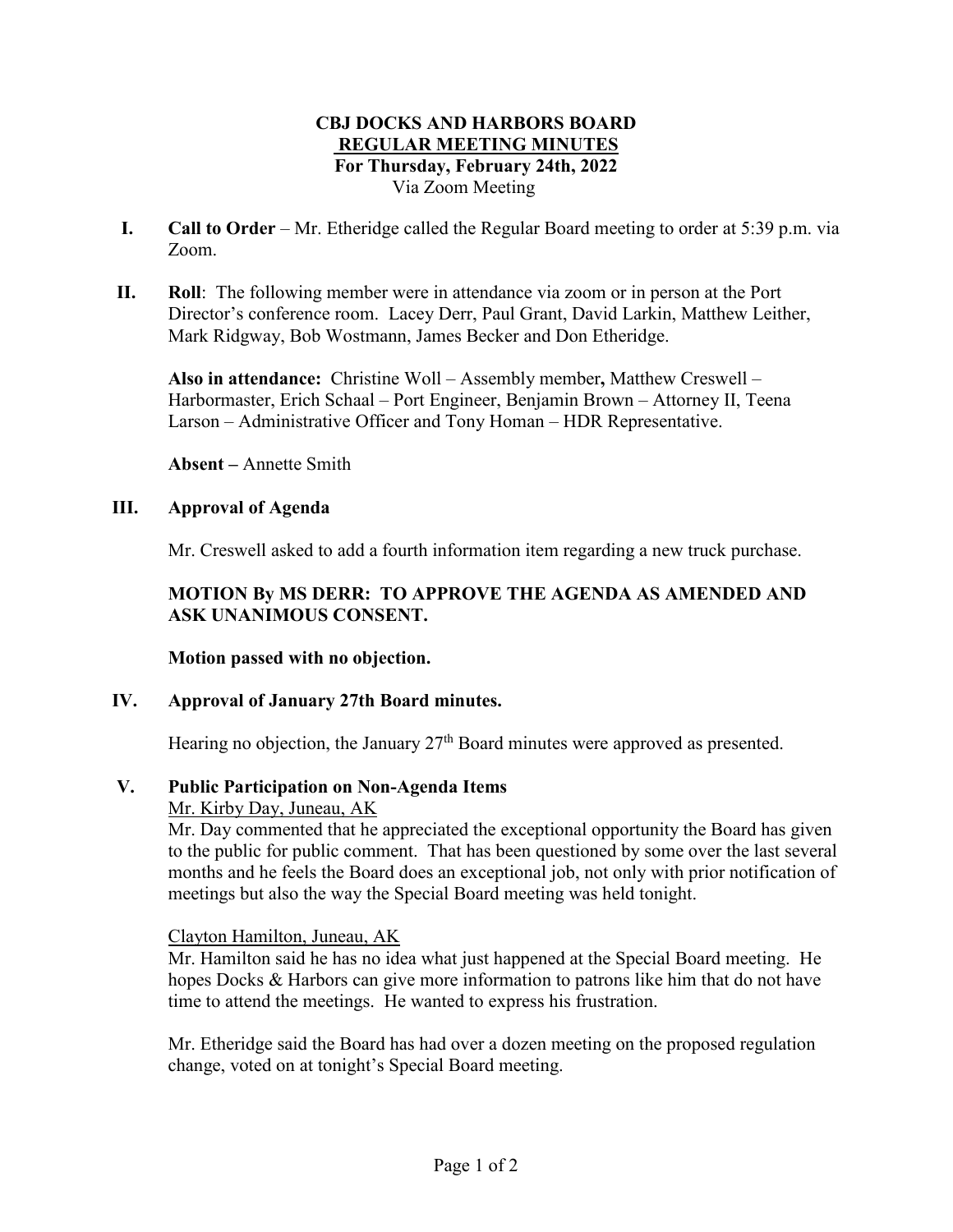Mr. Ridgway thanked Mr. Hamilton for coming to the meeting and explained what the Board voted on at the Special Board meeting. He explained the change and how it would affect fees.

## **VI. Consent Agenda –**

- A. Public Requests for Consent Agenda Changes None
- B. Board Members Requests for Consent Agenda Changes None
- C. Items for Action

# **MOTION By MS. DERR: TO APPROVE THE CONSENT AGENDA AS PRESENTED AND ASK UNANIMOUS CONSENT.**

**Motion passed with no objection.**

## **VII. Unfinished Business - None**

## **VIII. New Business –**

1. Statter Harbor Repair Bid Opening Results

Mr. Schaal said this Tuesday we had a bid opening for the Statter Harbor D Float repair but received zero bids. Staff reached out to three or four contractors letting them know about the project and held pre-bid meetings. The request in the motion is to allow staff to proceed with a modification request which is to find a sole source contractor who will do the repair work this summer. It is to install two new floating concrete modules that are currently being fabricated by Bellingham Marine Industries. They were purchased with a modification request through the purchasing code. This is similar to the process we went through in 2014 when the C Float at Statter Harbor failed. Staff hoped to secure a contractor through the normal bid process but was unsuccessful. Staff will reach out to a contractor who has done this type of work before. This is a workaround to be able to get the facility repaired and back open to the public.

## Board Questions

Mr. Wostmann asked if there was any indication on why there was a lack of bidding. He asked if it was due to the contractors being busy, not comfortable with the work or possibly a price issue.

Mr. Schaal said it was due to the contractors being busy. Staff will work on finding a capable contractor to complete the work by this summer.

Ms. Derr asked if the work could potentially cost more now.

Mr. Schaal said he does not think it will cost more than going through the bid process. The scope of work is not going to change. After speaking with the contractors they feel the job will cost close to \$200,000. This will need to go through the Assembly for approval. The contractors are uncomfortable giving a fixed fee for the work when the job is so complex and unique to repair.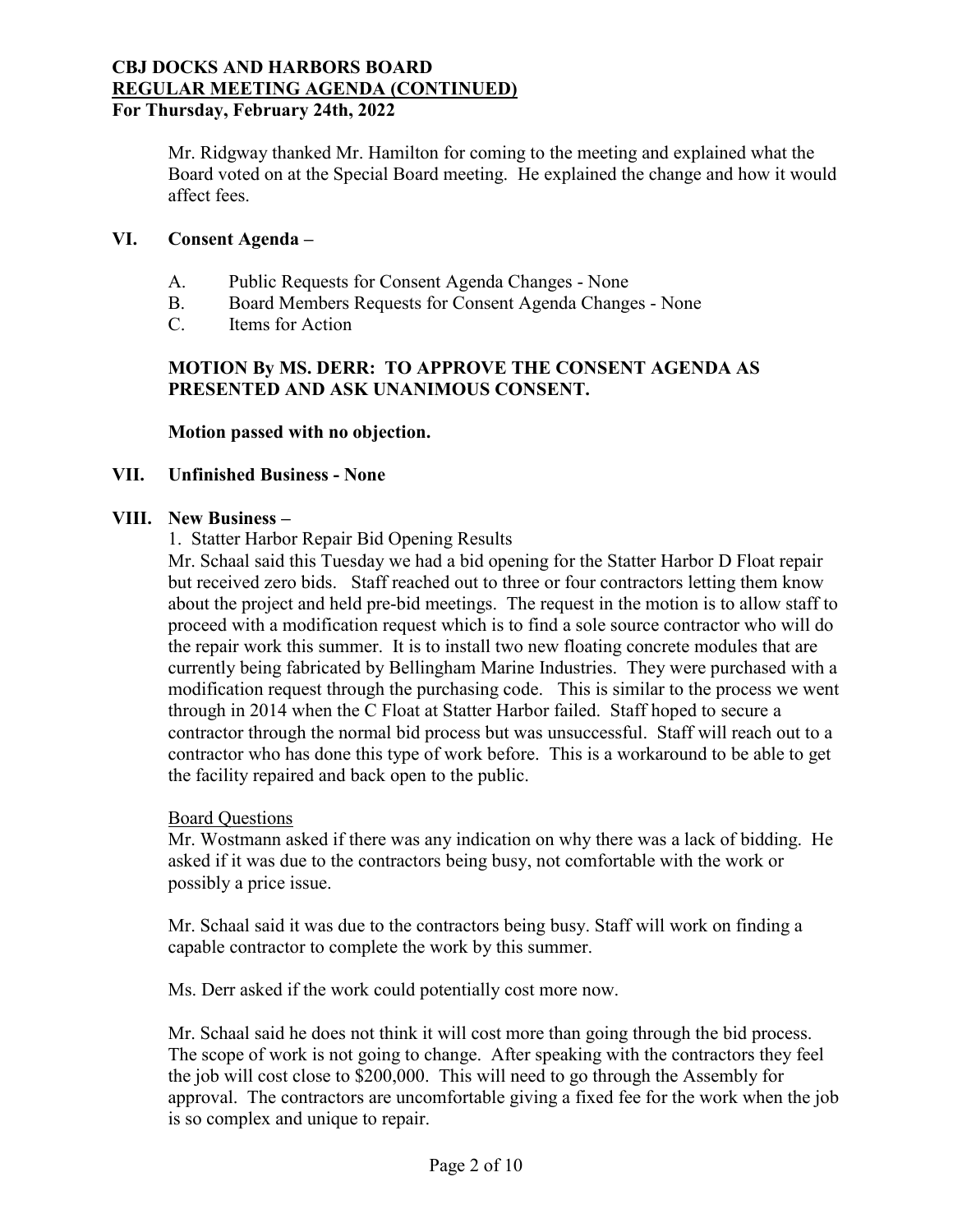Mr. Grant asked about the purchasing code and what steps staff go through to select a sole source contractor.

Mr. Brown said Docks & Harbors will be required to fill out a modification waiver request. They will be required to select one of the exemptions listed under the code, which includes failed bid contracts. Once that has been accepted and approved the Department of Law will go through the contract and give their approval.

Mr. Leither asked about the timeline for completion and if this will move it back to later in the summer.

Mr. Schaal said one of the contactors said they would be busy through May 2022 and could not meet our deadline for the middle of May. The contractor was worried this would cause liquidated damages so they did not bid. Mr. Schaal has not spoken to them since the bid closing to find out what timeline could work for them.

Mr. Leither inquired about this contractor and if we still plan to go back to them even though they did not bid.

Mr. Schaal said he reaches out to local contractors to let them know when a contract is going out to bid. We try to give them as much information as possible to reduce risk. We recently switched over to an online bidding process and checked with everyone to make sure they had not run into technical problems while submitting bids.

Mr. Wostmann asked why we would not go out for a competitive bid a second time.

Mr. Schaal said he did look into that when no bids were received. The timing for procurement makes him think we would only hurt ourselves to start over with the bidding process.

Public Comments Mr. Dennis Watson – Juneau, Alaska Mr. Watson asked if the contractor we are speaking about has a good reputation.

Mr. Schaal said the contractor is very capable and has a good reputation. They have been providing Docks & Harbors great service for decades.

Board Discussion/Action

**MOTION By MS. DERR: TO PROCEED WITH MODIFICATION REQUEST TO SOLE SOURCE CONTRACT AS PERSCRIBED BY PURCHASING CODE AND ASK UNANIMUS CONSENT.**

**Motion passed with no objections.**

## **IX. Items for Information/Discussion**

1. Consultant Update to Harbor Rate Study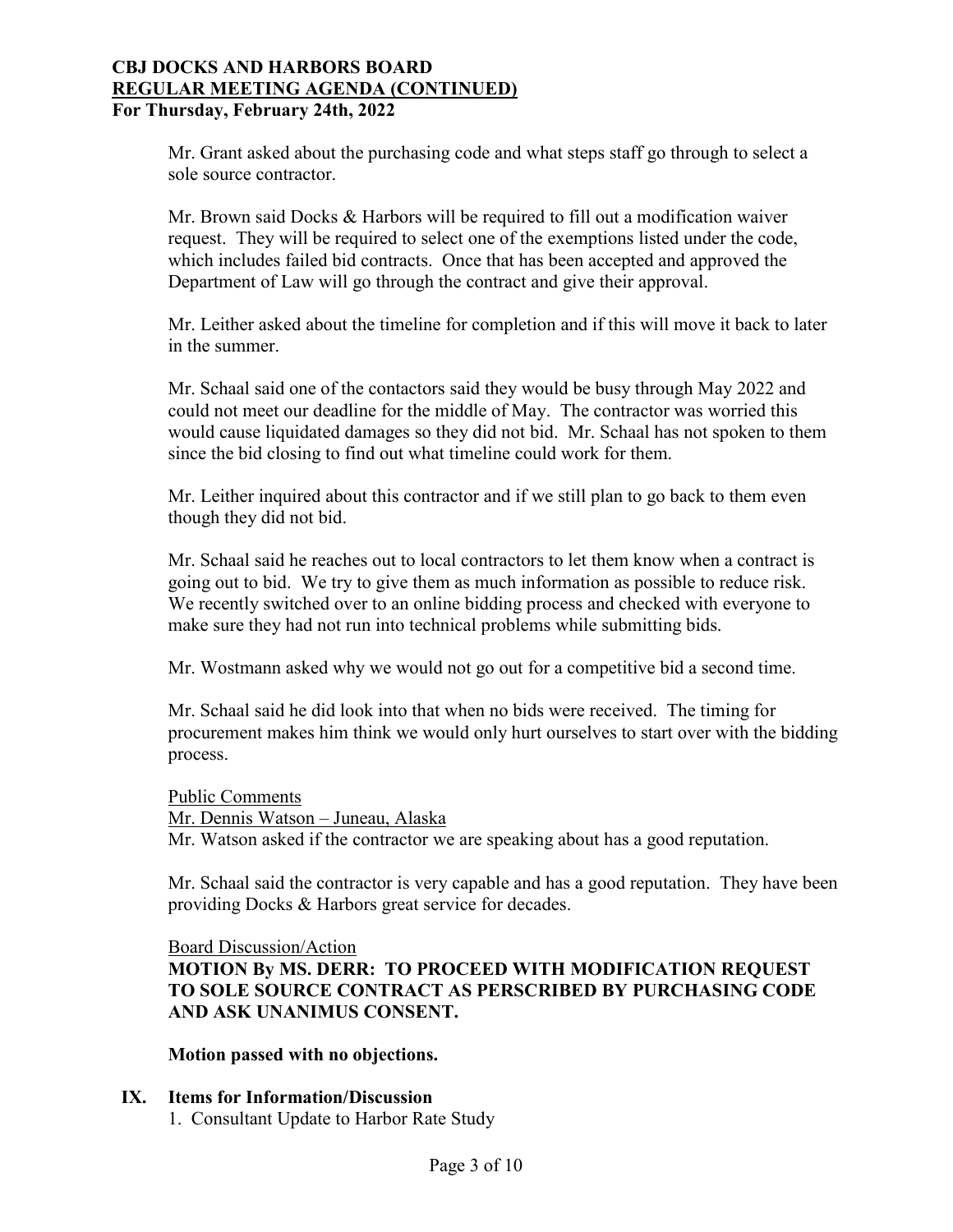Mr. Tony Homan said his company started the rate study on January 19, 2022. He started by reviewing a lot of finance and background documents provided by Ms. Larson and Mr. Uchytil. This helped him get an idea who he should be interviewing and helped gain an understanding of Docks & Harbors tariffs. Mr. Homan thinks adding the CPI adjustment is a great start. Another main thing he is looking at is the rates vs costs incurred. He took a market based approach and looked at benchmarks others have taken. He is also looking at the supply and demand issues seen throughout the harbors.

## Committee Discussion

Mr. Ridgway thanked Mr. Homan for being at the meeting and making time to review the progress. He feels the main things to look at when setting a rate is the operational budget, which is very static, differed maintenance and capital improvement projects. Improvements is the wild card as it is hard to know what we will need on hand to accomplish our goals, or if they will be paid through grants. He asked Mr. Homan if coming up with how much money we need is a part of the rate analysis.

Mr. Homan said he is looking at what type of replacement reserves Docks & Harbors has available to maintain the facilities. Doing a replacement reserve analysis is very important to keep moving forward.

Ms. Woll introduced herself to Mr. Homan. She said she is not a voting member of this Board, but is a liaison to the Juneau Assembly. The Assembly votes on things like rate increases. She understands the fundamental reason for this study is to help Docks  $\&$ Harbors understand what to charge for services so their revenue covers expenses. She said the Assembly has a goal to offer affordable housing. She asked if he could also look into community goals when giving input on rates.

Mr. Homan said that was a good question and this gets to the difficult decisions that will be made by the Board. His company will be providing suggestions, how they align with local interests is more of a Board issue. One way you might lower fees is reducing the quality of your product. He said his company will be providing a lot of options and pros and cons. At the end of the day the Board will be making difficult decisions moving forward. His job is to give the best information to make these decisions.

Mr. Grant asked Mr. Homan what considerations he is looking at with equity between user groups.

Mr. Homan said there are things that may make sense from an economic standpoint, one group may be able to absorb an increase while another cannot.

Mr. Leither said one of his desires is to get as much documentation as possible behind the information provided in the study. It is his hope there is as much data as possible, he doesn't want Mr. Homan to feel he is giving us too much.

Mr. Homan said he understands what Mr. Leither means and has read a lot of the meeting minutes and his comments about this issue. If you are looking at a price you think is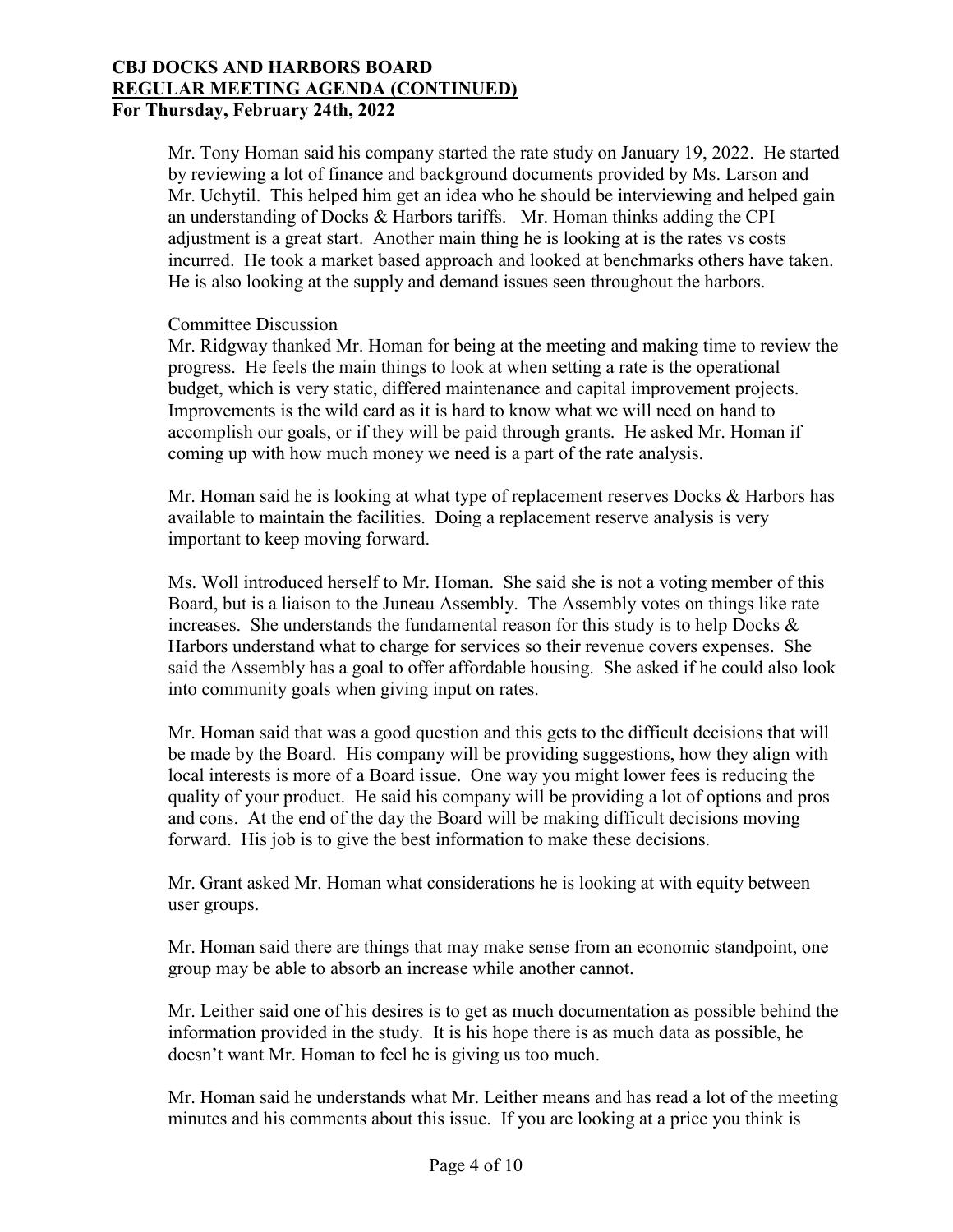currently undervalued compared to the services provided sometimes you adjust your price at a trial and error basis. We cannot give you an exact amount and as we start adjusting prices it will not be an exact science. We will give suggestions on types of adjusting for certain areas.

Mr. Ridgway said he was looking forward to working with HDR. He appreciates the terms "discretional" and "not an exact science", he is not looking for a formula for an exact rate but the rational for adjustment. He thinks having this study as backup when face to face with our customers will be helpful.

#### Public Comment

Mr. Clayton Hamilton – Juneau, Alaska Mr. Hamilton said this was informative but he does not think we should be spending money to have other people tell us what to do.

## 2. Update – F/V ANGELA K

Mr. Schaal shared his screen showing a picture of the sunken vessel Angela K in 113 feet of water. The U.S. Coast Guard (USCG) and Alaska Department of Environmental Conservation (DEC) both responded to the sinking. It was determined there was a very small sheen on the water and the USCG and DEC decided to close their case on the sinking. We hired an underwater submersible to bring us these photos and obtain the location and condition of the vessel. He also received a report with the photographs and video and would be happy to show it to anyone interested. The vessel appears to have sunk straight down and is sitting upright on the bottom. The vessel is about forty-five feet tall with the troll poles, so even at low water there is sixty plus feet of clearance. Docks & Harbors has received two rough estimates for raising the Angela K. One estimate came in at \$100,000 - \$150,000, the other thought it could be done for about \$60,000. He is worried it will set a precedent if we do not make the registered owner financially obligated to remove it. He forwarded the video and report to the USCG and DEC and is waiting to hear back from them before he makes a final decision regarding the removal. If the USCG decides there is too much fuel in the water and raises the vessel Docks & Harbors will still be financially responsible for its removal and destruction. Mr. Creswell did send a certified letter to the owner reminding him he is financially responsible for any costs incurred.

Mr. Becker asked if it could be saved if we brought it back to the surface.

Mr. Creswell said it was a wooden boat and could be raised. It would be up to a marine salvage expert to say if it could be seaworthy again.

Mr. Ridgway asked if the vessel was insured.

Mr. Creswell said this was an uninsured vessel.

Mr. Larkin asked if we have an approximate amount of fuel on board and if pumping it out had been discussed.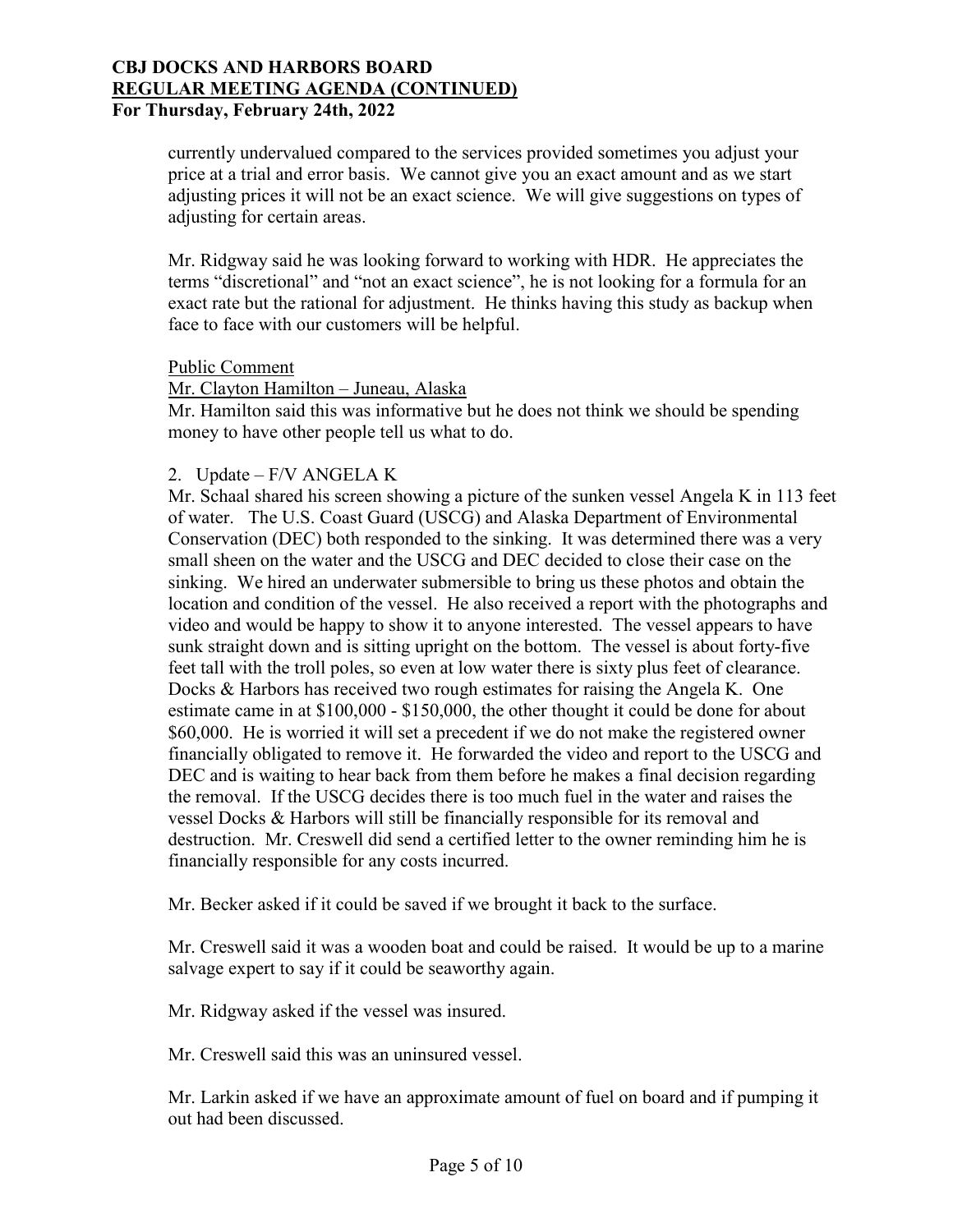Mr. Creswell said the owner had estimated ten to fifteen gallons of fuel in the vessel at the time of the sinking. This information was passed along to the USCG and DEC and they did not feel it was worth pumping out.

Ms. Derr asked if the vessel had moved recently, at least once in the last year.

Mr. Creswell said the vessel did recently pass the sea trial. He also said within the last three or four years it was an active fishing vessel. He did not know the exact date of the sea trial.

Mr. Leither asked if it would be more expensive to remove it years down the road if we needed it raised to do work in the harbor.

Mr. Etheridge said they do degrade and fall apart quickly, especially wooden boats.

Mr. Creswell said he cannot imagine needing to dredge Statter Harbor since it is already so deep there.

Mr. Grant asked if there is any decision points needed from the Board or if the report is only informational.

Mr. Creswell said it is informational right now. He wants to wait until he hears back from the USCG and DEC before bringing it to the Board for action.

Mr. Ridgway asked if the USCG takes action against the owner if they get involved and raise the vessel.

Mr. Creswell confirmed that is true, they do go after the owner for financial compensation.

Committee Discussion – None

Public Comment

Mr. Dennis Watson – Juneau, Alaska

Mr. Watson said the boat was uninsured and in our harbor for a long period of time. He wants to know why we are not requiring vessels in our harbors to prove they are insured if at the harbor more than a couple of days.

Mr. Creswell said we need to revisit our insurance requirements.

Mr. Leither had the same question. He said his boat insurance does not cover him if it sinks because of snow or ice accumulation.

3. Update - Grant Funding

Mr. Schaal spoke about RAISE and PIDP Grants. Mr. Etheridge, Mr. Uchytil and Mr. Schaal met with the Assembly at their last Committee of a Whole meeting. They spoke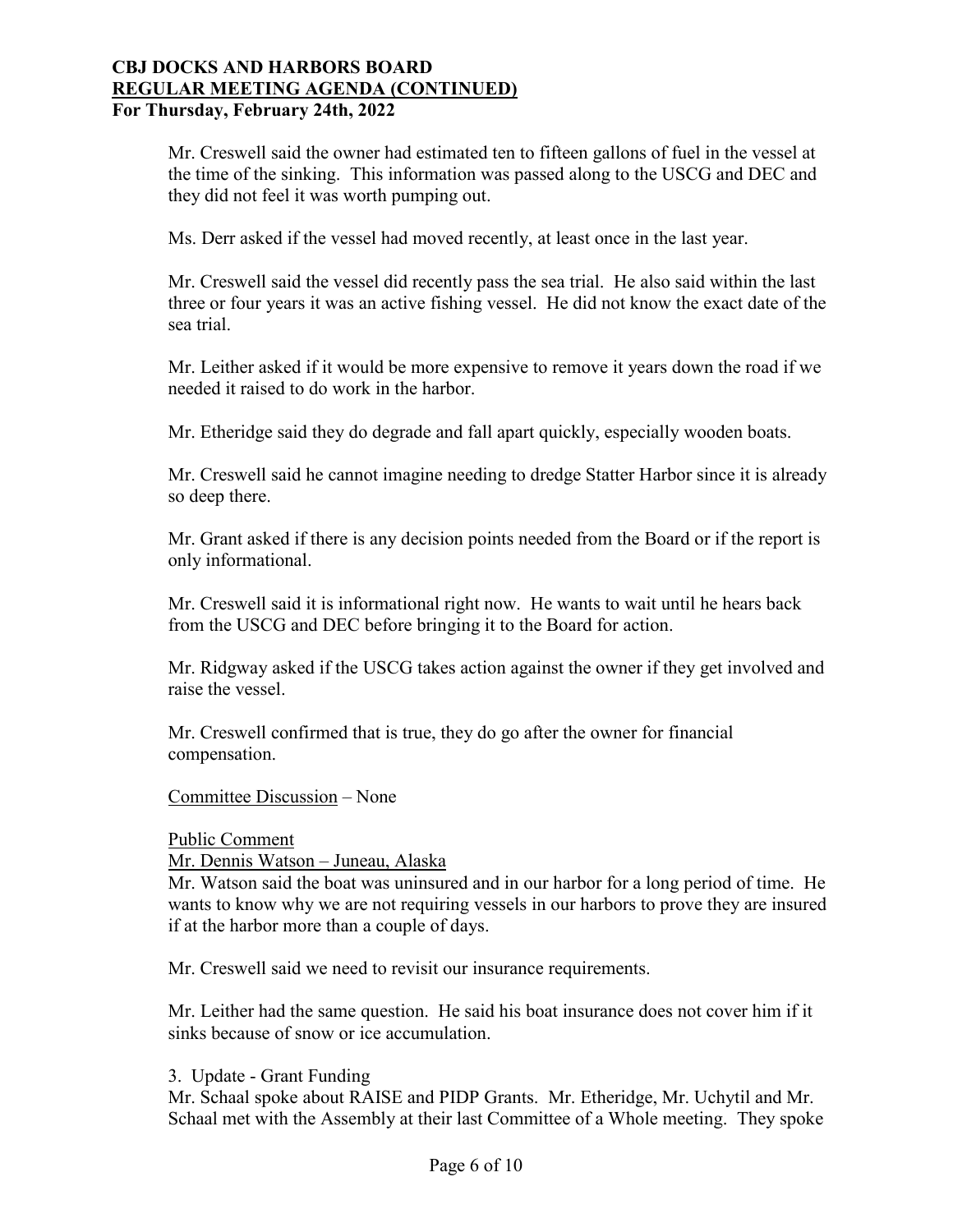about cruise ship dock electrification. The RAISE Grant will be due in the middle of April and the PIDP Grant will be due in the middle of May. He is working with the Juneau Commission on Sustainability (JCOS) to help with this next round of grants. They asked us to meeting with a Fairbanks based grant writing group and find out the cost for their help. The PIDP grant does not normally fund anything to do with tourism. This year they changed that so it is very important to submit for the dock electrification. Last year we applied for the Fisherman's Terminal project.

Committee Discussion – None

Public Comment – None

#### 4. New Truck Purchase

Mr. Creswell spoke about the fleet replacement schedule. We currently have a diesel truck at our downtown location that has been a maintenance nightmare. Docks  $\&$ Harbors has spent \$16,000 on repairs in the last few years. Our replacement schedule had us due to replace it this year. The current auto industry supply chain issues made it near impossible to purchase a replacement, especially for government purposes. We decided to push the purchase to next fiscal year. A few weeks ago the auto dealer in Anchorage called and was able to get a truck through the state contract.

Mr. Becker asked about diesel trucks and mentioned how hard it is to find someone to work on them. He wanted to make sure we decided to get a gas vehicle this time.

Mr. Creswell confirmed it was a one ton gas powered truck.

Mr. Ridgway asked if we were considering switching the fleet over to electric anytime soon.

Mr. Creswell said that is a goal of his. He is also looking into an electric boat at the Port, as it will not be doing much towing.

Mr. Wostmann said if a vehicle is on the schedule he thinks it is within the authority of staff to go ahead and purchase it without Board involvement.

Mr. Etheridge asked for it to be added to the agenda tonight. He did that because this change moved it from next year's fiscal budget to the current one.

Mr. Grant asked if we have any local purchase preferences.

Mr. Creswell said he tries to purchase everything he can locally. Vehicles are purchased through a state government contact. There are three dealers in Anchorage, one for Chevy, Ford and Dodge. Every time he receives a quote for a vehicle he goes to the local Mendenhall Auto Dealership and shows them the quote to see if they would be willing to match it.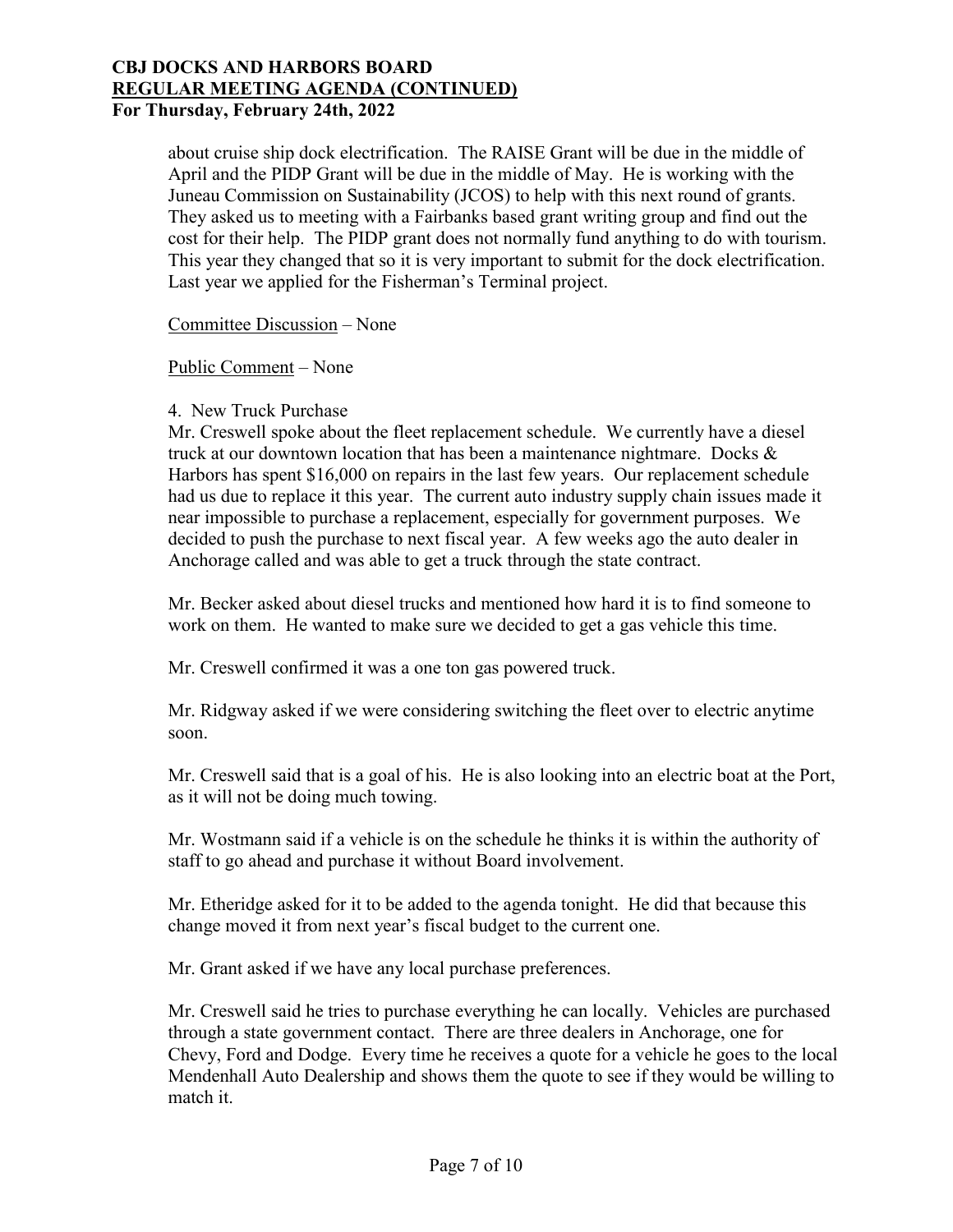Public Comment – None

## **X. Committee and Member Reports**

- 1. Finance Sub-Committee Wednesday Meetings February 23rd, 2022 Mr. Wostmann reported the committee met and mostly spoke about the Special Board meeting held tonight. Mr. Leither presented his proposal again for raising rates at Statter Harbor. The committee also spoke about a proposal to add a fee structure or incentive for green vessels.
- 2. Operations/Planning Committee Meeting- Wednesday, February 16th, 2022 Mr. Ridgway reported the committee forwarded a motion to have the 4.9% CPI added to the rates the CPI already applies to. We also met the new CBJ Tourism Manager and listened to a brief presentation. Mr. Schaal spoke about the upcoming Statter Harbor repairs.
- 3. Member Reports None
- 4. Assembly Lands Committee Liaison Report Ms. Derr reported the Franklin Foods property (Pocket Park) has been recommended to be sold to the individual that owns surrounding property. They are also discussing some changes to parking maps downtown. There was a suggestion to include Peratrovich Plaza to that amendment.
- 5. Auke Bay Neighborhood Association Liaison Report Mr. Wostmann had nothing to report.
- 6. South Douglas/West Juneau Liaison Report No report

## **XI. Port Engineer's Report**

Mr. Schaal had a couple of updates on future planning for the Harris and Aurora Harbors. The Marine Exchange of Alaska is looking to build a new facility north of the Douglas Bridge facing the harbors. They are discussing this with the Alaska Department of Transportation (DOT) because they have air rights above the bridge. They also talked about a building in the Juneau Yacht Club area. Mr. Schaal met with the new owners of the Juneau Electronics building. They own a parcel and also lease a portion from Docks and Harbors. It may come before the Board to discuss some sort of land swap agreement.

## Board Questions

Mr. Becker asked about the Alaska Marine Exchange purchase and if they are getting interference.

Mr. Schaal said he is under the impression the business is doing well with staffing and seeing a need for infrastructure. They are looking for direct water access and trying to consolidate their two locations. The location by the Douglas Bridge has a DOT right-ofway and they started exploring other locations.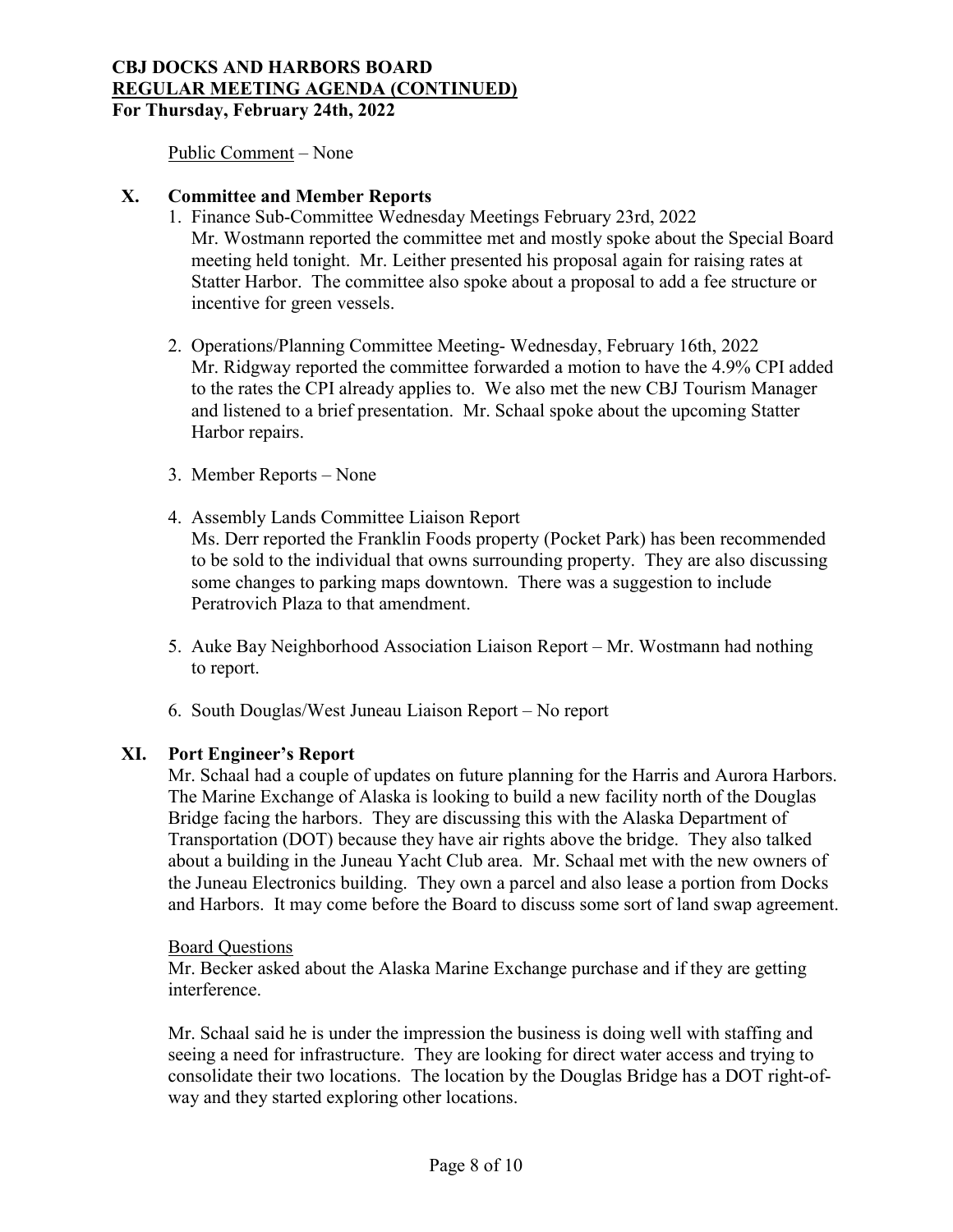Mr. Ridgway asked for an update on the UAS property.

Mr. Schaal said they have been in contact with the UAS Lands Director. We are still waiting to set up a meeting.

Ms. Larson said Mr. Uchytil had been working to get a letter written from Docks & Harbors and plan to go out to public comment.

Mr. Grant asked for some detail on the lease for the building Juneau Electronics is in.

Ms. Larson said the lease expires in 2045.

## **XII. Harbormaster's Report**

- Earlier this week our application period closed for Harbor Officers. We received eighteen applications for those four positions. Interviews begin next week. He was extremely pleased with the application pool.
- We are starting our springtime repairs and differed maintenance projects. We will begin the Taku Harbor repair soon. Mr. Creswell recently received notice the damage was getting worse. Some concrete work, wiring and pedestal repairs are also needed around the harbors.
- Tomorrow divers will be at Statter Harbor for a repair to the Breakwater.
- March  $1<sup>st</sup>$ , 2022 our first two seasonal employees return to work at the Port.
- We were busy with the recent tanner crab opening. Our crane docks were in high demand.
- He invited the Board to come down and meet with him anytime to discuss the condition of the Harbors and go on a tour.

Mr. Ridgway asked about the differed maintenance and if it was tracked in Lucity. He would like to see a spreadsheet or list of the costs so the Board could have a better idea of expenses.

Ms. Derr asked about a homeless encampment near the Alaska Marine Exchange building. She has seen a growing amount of trash and human waste. She believes this is on DOT land and wonders if there is anything the Board can do to help.

Mr. Creswell said this encampment is on his radar and Mr. Kenneth Davis the Harbor Security Officer checks it regularly. It is on the outside of our fence and property, but we noticed some propane tanks there and decided to take action. Mr. Davis has not seen any people at the encampment for some time now and he believes it has been abandoned.

Mr. Creswell also spoke about the derelict vehicles on Docks & Harbors property. He has had good luck contacting owners and having them remove the vehicles on their own. He has been getting the rest junked through the CBJ Derelict Vehicle Program, so we are only responsible for the towing expenses.